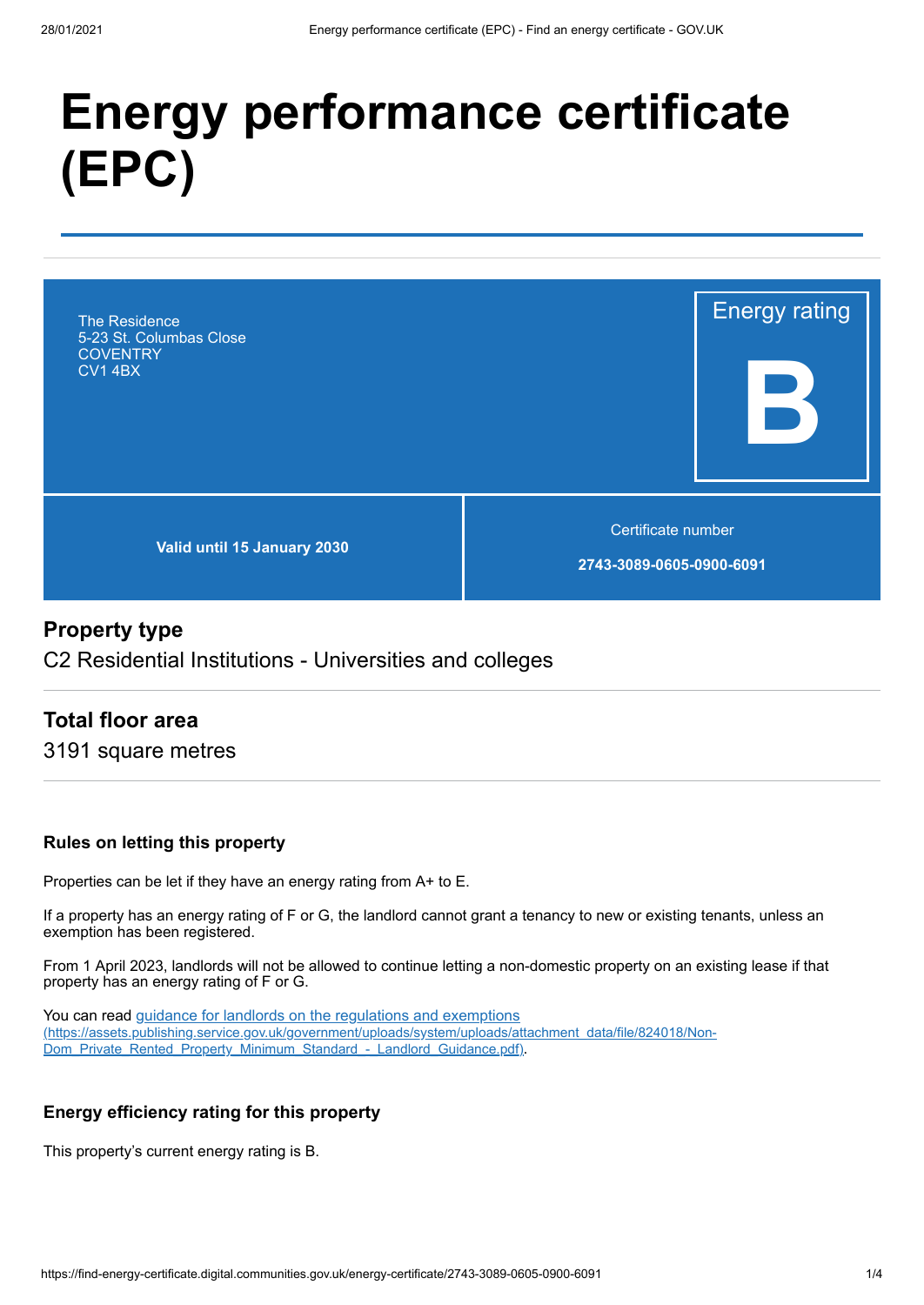

Properties are given a rating from A+ (most efficient) to G (least efficient).

Properties are also given a score. The larger the number, the more carbon dioxide (CO2) your property is likely to emit.

#### **How this property compares to others**

Properties similar to this one could have ratings:

**If newly built**

#### **If typical of the existing stock**

**Breakdown of this property's energy performance**

**Main heating fuel** Natural Gas

#### **Building environment**

Heating and Natural Ventilation



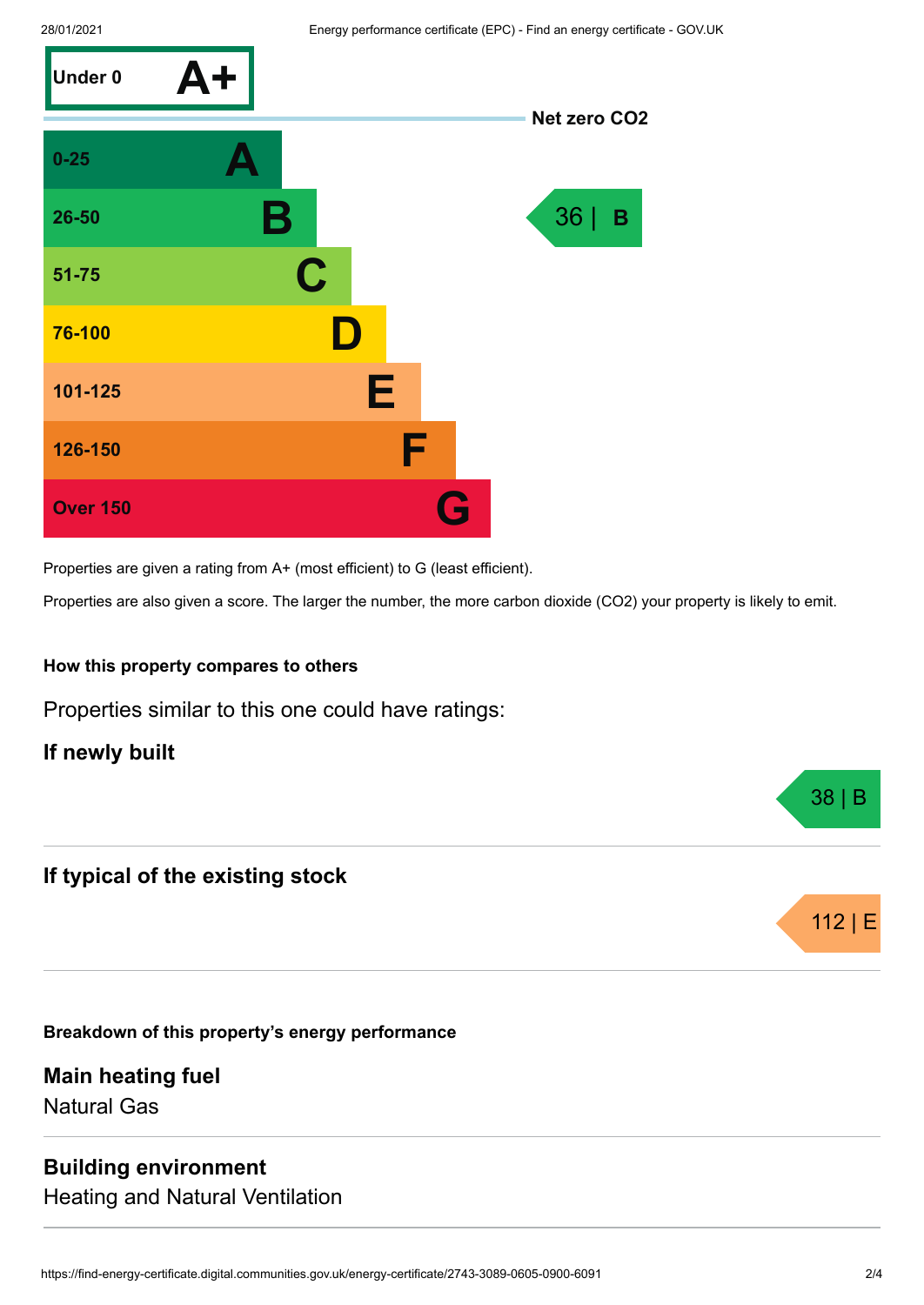## **Assessment level**

4

## **Building emission rate (kgCO2/m2 per year)**

57.15

**Primary energy use (kWh/m2 per year)**

330.07

What is primary energy use?

#### **Recommendation report**

Guidance on improving the energy performance of this property can be found in the recommendation report [\(/energy-certificate/0670-0940-4652-3899-0002\)](https://find-energy-certificate.digital.communities.gov.uk/energy-certificate/0670-0940-4652-3899-0002).

#### **Contacting the assessor and accreditation scheme**

This EPC was created by a qualified energy assessor.

If you are unhappy about your property's energy assessment or certificate, you can complain to the assessor directly.

If you are still unhappy after contacting the assessor, you should contact the assessor's accreditation scheme.

Accreditation schemes are appointed by the government to ensure that assessors are qualified to carry out EPC assessments.

## **Assessor contact details**

#### **Assessor's name**

Jonathan Richard Associates

#### **Telephone**

0121 233 0474

#### **Email**

[jeff.hughes@jraltd.co.uk](mailto:jeff.hughes@jraltd.co.uk)

## **Accreditation scheme contact details**

#### **Accreditation scheme**

CIBSE Certification Limited

## **Assessor ID**

https://find-energy-certificate.digital.communities.gov.uk/energy-certificate/2743-3089-0605-0900-6091 3/4 LCEA078580